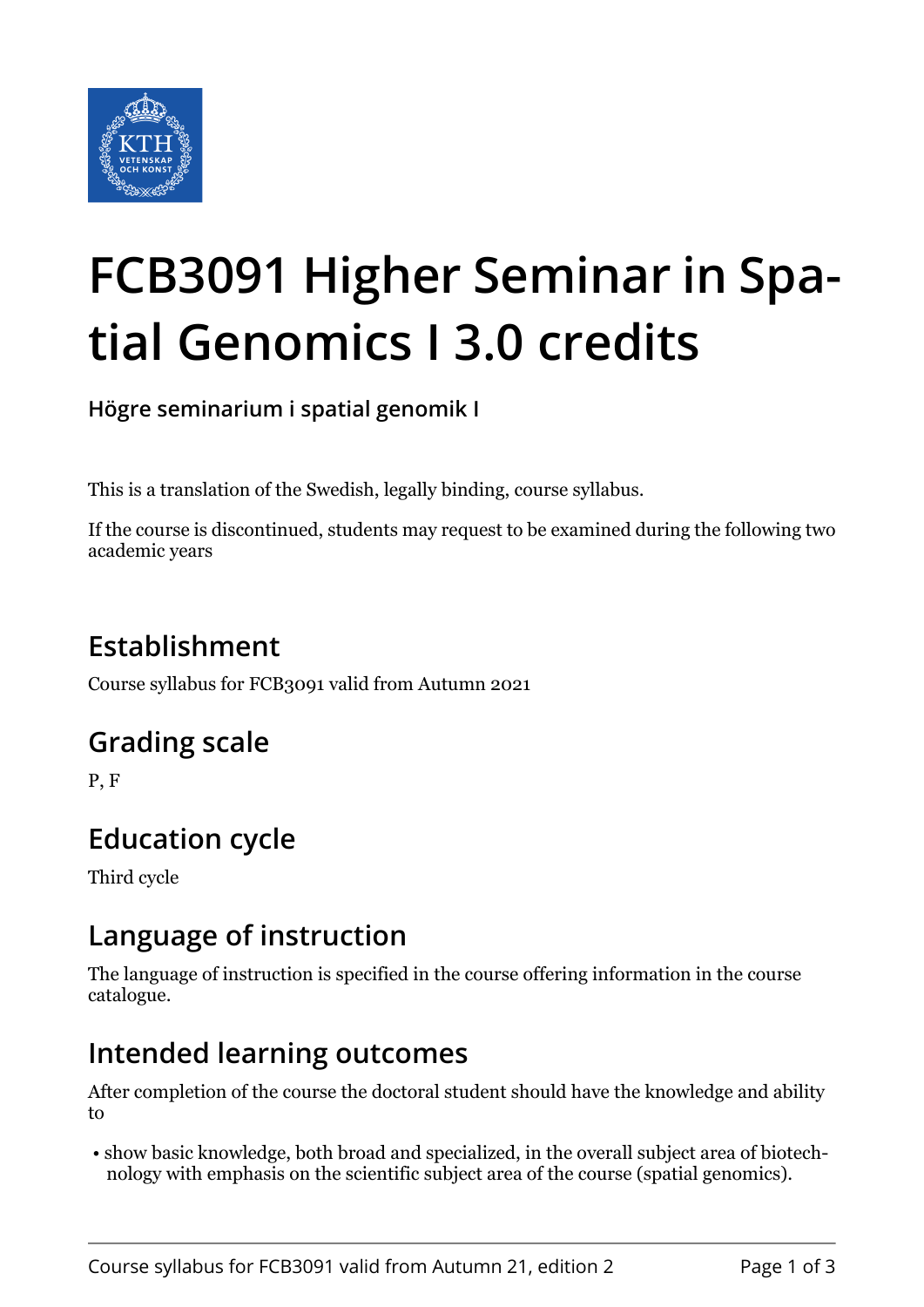- show basic ability to present, critically examine and discuss scientific papers in the subjects of biotechnology with emphasis on the scientific subject area of the course.
- show basic insights of academic authorship and the international scientific publishing landscape with relevance to the scientific subject area of the course.
- demonstrate basic ability identify, discuss and reflect on ethics and sustainability aspects in the research that is discussed within the framework of the subject area of the course.

#### **Course contents**

The course takes the form of scientific, higher seminars that address current trends in research focusing on spatial genomics where doctoral students' own results, as well as other researchers' results, are presented, critically reviewed, discussed and given feedback. The course literature focuses on current trends in spatial genomics.

The course is the first in the seminar series.

# **Specific prerequisites**

Eligible for studies at the third-cycle level.

## **Examination**

• DEL1 - Participation, 3.0 credits, grading scale: P, F

Based on recommendation from KTH's coordinator for disabilities, the examiner will decide how to adapt an examination for students with documented disability.

The examiner may apply another examination format when re-examining individual students.

Additional information about the course and grade criteria are found in the course memo.

## **Other requirements for final grade**

Requirements for final grade include active participation at 80% of the seminar sessions, which includes presenting, preparing and actively participating in reviewing and discussing selected scientific work.

## **Transitional regulations**

If the examination form is changed, the student will be examined according to the examination form that applied when the student was admitted to the course. If the course is completed, the student is given the opportunity to be examined on the course for another two academic years.